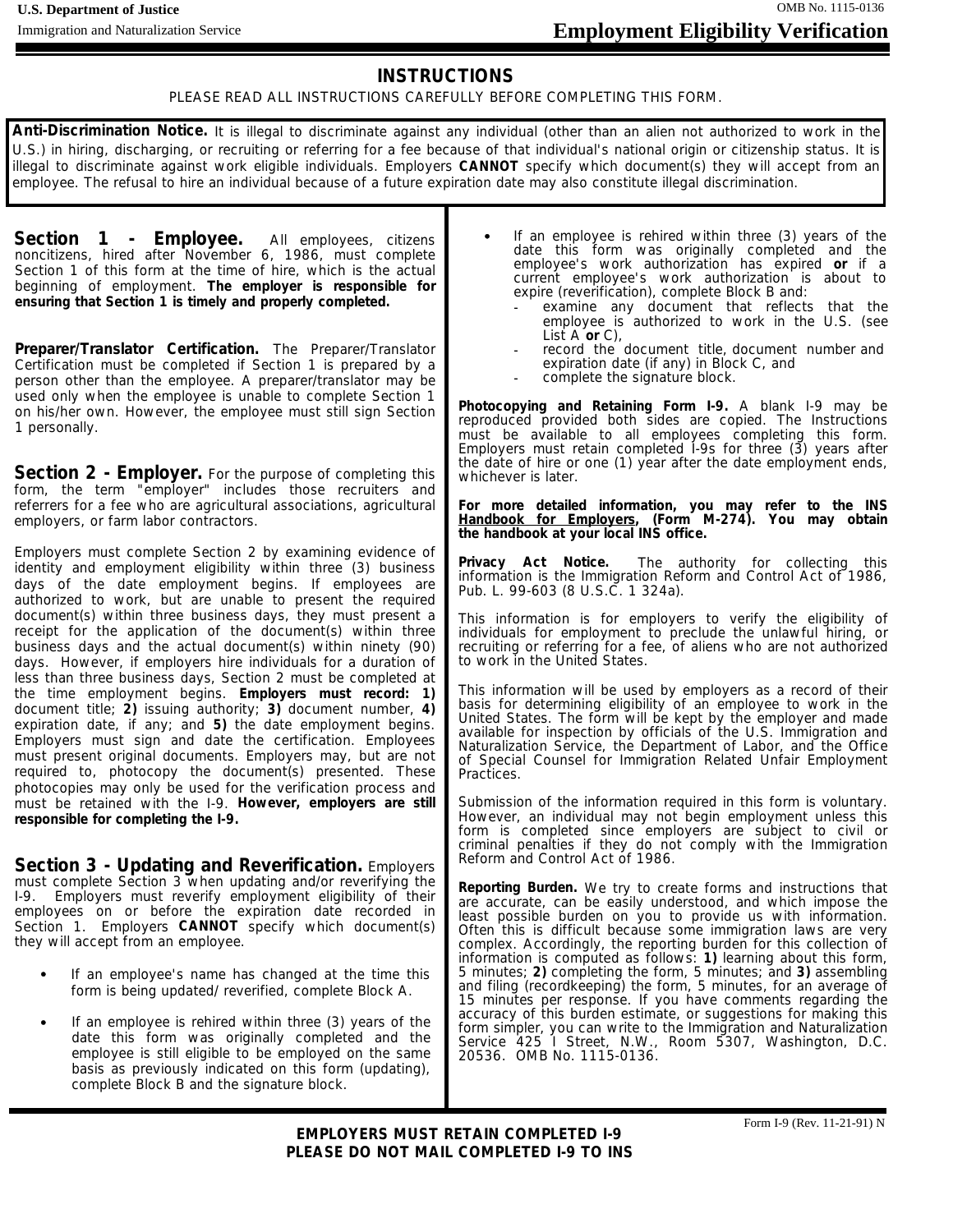**Please read instructions carefully before completing this form. The instructions must be available during completion of this form. ANTI-DISCRIMINATION NOTICE. It is illegal to discriminate against work eligible individuals. Employers CANNOT specify which document(s) they will accept from an employee. The refusal to hire an individual because of a future expiration date may also constitute illegal discrimination.**

|                                                                                                                                                                                                                                                                                                                                                                                                          |                                                         | Section 1. Employee Information and Verification. To be completed and signed by employee at the time employment begins |                   |                                                                                                                                                                                                           |                       |                                                     |        |  |
|----------------------------------------------------------------------------------------------------------------------------------------------------------------------------------------------------------------------------------------------------------------------------------------------------------------------------------------------------------------------------------------------------------|---------------------------------------------------------|------------------------------------------------------------------------------------------------------------------------|-------------------|-----------------------------------------------------------------------------------------------------------------------------------------------------------------------------------------------------------|-----------------------|-----------------------------------------------------|--------|--|
| Print Name:                                                                                                                                                                                                                                                                                                                                                                                              | Last                                                    | First                                                                                                                  |                   | Middle Initial                                                                                                                                                                                            |                       | <b>Maiden Name</b>                                  |        |  |
| Address (Street Name and Number)                                                                                                                                                                                                                                                                                                                                                                         |                                                         |                                                                                                                        |                   | Apt.#                                                                                                                                                                                                     |                       | Date of Birth (month/day/year)                      |        |  |
| City                                                                                                                                                                                                                                                                                                                                                                                                     |                                                         | <b>State</b>                                                                                                           |                   | Zip Code                                                                                                                                                                                                  |                       | Social Security #                                   |        |  |
| I am aware that federal law provides for<br>Imprisonment and/or fines for false statements or<br>use of false documents in connection with the<br>completion of this form.<br>Employee's Signature                                                                                                                                                                                                       |                                                         |                                                                                                                        |                   | I attest, under penalty of perjury, that I am (check one of the following):<br>A citizen or national of the United States<br>$\Box$ An alien authorized to work until $\Box$ / /<br>Date (month/day/year) |                       |                                                     |        |  |
|                                                                                                                                                                                                                                                                                                                                                                                                          |                                                         |                                                                                                                        |                   |                                                                                                                                                                                                           |                       |                                                     |        |  |
| Preparer and/or Translator Certification. (To be completed and signed if Section 1 is prepared by a person other<br>than the employee.) I attest, under penalty of perjury, that I have assisted in the completion of this form and that to the best<br>of my knowledge the information is true and correct.                                                                                             |                                                         |                                                                                                                        |                   |                                                                                                                                                                                                           |                       |                                                     |        |  |
|                                                                                                                                                                                                                                                                                                                                                                                                          | Preparer's/Translator's Signature                       |                                                                                                                        |                   | <b>Print Name</b>                                                                                                                                                                                         |                       |                                                     |        |  |
|                                                                                                                                                                                                                                                                                                                                                                                                          | Address (Street Name and Number, City, State, Zip Code) |                                                                                                                        |                   |                                                                                                                                                                                                           | Date (month/day/year) |                                                     |        |  |
| Section 2. Employer Review and Verification. To be completed and signed by employer. Examine one document from List A OR<br>Examine one document from List B and one from List C as listed on the reverse of this form and record the title, number and expiration date, if any, of the<br>document(s)                                                                                                   |                                                         |                                                                                                                        |                   |                                                                                                                                                                                                           |                       |                                                     |        |  |
|                                                                                                                                                                                                                                                                                                                                                                                                          | List A                                                  | OR.                                                                                                                    |                   | List B                                                                                                                                                                                                    | <b>AND</b>            |                                                     | List C |  |
|                                                                                                                                                                                                                                                                                                                                                                                                          |                                                         |                                                                                                                        |                   |                                                                                                                                                                                                           |                       |                                                     |        |  |
|                                                                                                                                                                                                                                                                                                                                                                                                          |                                                         |                                                                                                                        |                   |                                                                                                                                                                                                           |                       |                                                     |        |  |
| Expiration Date (if any): 11/11                                                                                                                                                                                                                                                                                                                                                                          |                                                         |                                                                                                                        |                   |                                                                                                                                                                                                           |                       |                                                     |        |  |
|                                                                                                                                                                                                                                                                                                                                                                                                          |                                                         |                                                                                                                        |                   |                                                                                                                                                                                                           |                       |                                                     |        |  |
| Expiration Date (if any): 1                                                                                                                                                                                                                                                                                                                                                                              |                                                         |                                                                                                                        |                   |                                                                                                                                                                                                           |                       |                                                     |        |  |
| CERTIFICATION - I attest, under penalty of perjury, that I have examined the document(s) presented by the above-named<br>employee, that the above-listed document(s) appear to be genuine and to relate to the employee named, that the employee<br>the United States. State employment agencies may omit the date the employee began employment).<br>Signature of Employer or Authorized Representative |                                                         |                                                                                                                        |                   |                                                                                                                                                                                                           |                       |                                                     |        |  |
|                                                                                                                                                                                                                                                                                                                                                                                                          |                                                         |                                                                                                                        | <b>Print Name</b> |                                                                                                                                                                                                           |                       | Title                                               |        |  |
| <b>Business or Organization Name</b><br>Address (Street Name and Number, City, State, Zip Code)                                                                                                                                                                                                                                                                                                          |                                                         |                                                                                                                        |                   |                                                                                                                                                                                                           |                       | Date (month/day/year)                               |        |  |
| Section 3. Updating and Reverification. To be completed and signed by employer                                                                                                                                                                                                                                                                                                                           |                                                         |                                                                                                                        |                   |                                                                                                                                                                                                           |                       |                                                     |        |  |
| A. New Name (if applicable)                                                                                                                                                                                                                                                                                                                                                                              |                                                         |                                                                                                                        |                   |                                                                                                                                                                                                           |                       | B. Date of rehire (month/day//year) (if applicable) |        |  |
| C. If employee's previous grant of work authorization has expired, provide the information below for the document that establishes current employment<br>eligibility.<br>Document #:<br>Document Title:                                                                                                                                                                                                  |                                                         |                                                                                                                        |                   |                                                                                                                                                                                                           |                       | Expiration Date (if any):                           |        |  |
| I attest, under penalty of perjury, that to the best of my knowledge, this employee is eligible to work in the United States, and if the employee<br>presented document(s), the document(s) I have examined appear to be genuine and to relate to the individual.                                                                                                                                        |                                                         |                                                                                                                        |                   |                                                                                                                                                                                                           |                       |                                                     |        |  |
| Signature of Employer or Authorized Representative                                                                                                                                                                                                                                                                                                                                                       |                                                         |                                                                                                                        |                   |                                                                                                                                                                                                           |                       | Date (month/day/year)                               |        |  |